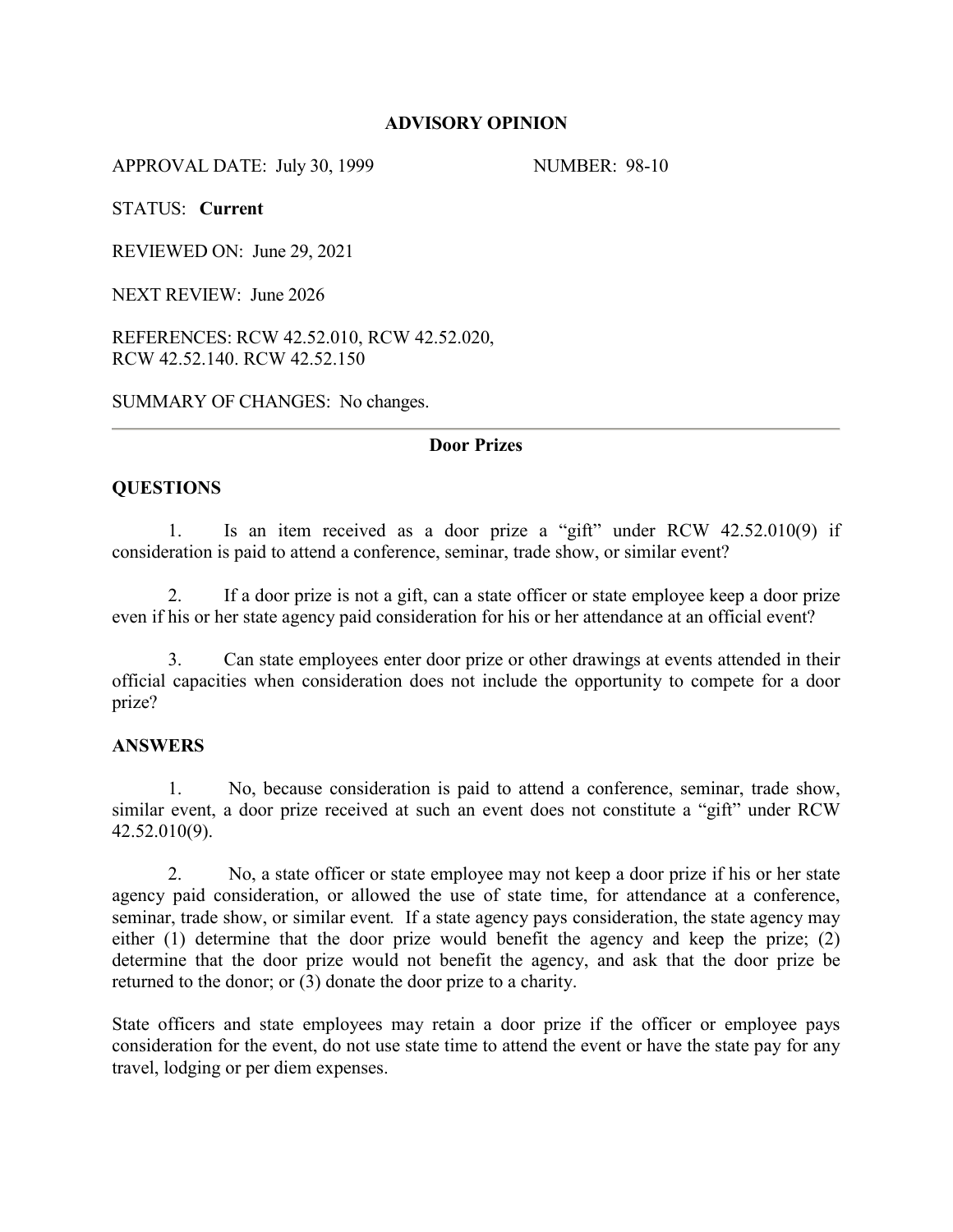3. No, participation in door prize or other drawings at events where consideration is not paid for the opportunity to compete for a prize may create the appearance that entry is primarily for personal reasons that are unrelated to the performance of official duties. In circumstances where a state officer or state employee attends an event in his or her personal capacity, state business cards may not be used to enter drawings.

#### **ANALYSIS**

Door prizes are items that a person may receive in connection with his or her presence at a particular place. For example, a person pays for admission to a computer technology exhibit and receives a door prize ticket as part of the fee for admission to the event. During the exhibit a drawing is conducted and the holder of the winning ticket receives computer equipment or software.

The first issue is whether an item received as a door prize in this example meets the definition of gift in RCW 42.52.010(9) which defines a "gift" as "anything of economic value for which no consideration is given." Because door prizes have economic value, the Board must determine whether any consideration is given. Consideration is not a term defined under the ethics law. A dictionary definition of "consideration" is:

5. Payment given for a service rendered: RECOMPENSE. 6. Law. Something promised, given or done that has the effect of making an agreement a legally enforceable contract.

Webster's II New Riverside University Dictionary 301 (1988).

In the example above, the person has done something to participate in the opportunity to compete for a door prize. The person pays the admission fee to an exhibit (or conference registration fee), and the fee provides each attendee with an equal, and presumably random, opportunity to win a door prize. In the Board's judgment, this act constitutes consideration.

Therefore, a door prize does not constitute a gift, and the limitations under RCW 42.52.140 and 42.52.150 would not apply.

The second issue is whether receipt of a door prize is affected by who pays the consideration for attendance at a conference, seminar, trade show, or similar event. The Board believes that when a state agency provides the consideration, the door prize belongs to the agency, not the person merely attending the function. Because the agency paid the consideration the state employee must give the door prize to the agency.

In other cases, an agency may determine that although it has paid the consideration for attendance, the door prize has no value to the agency and cannot be used. In this case, the agency may return the prize to the donor or donate it to any charity of their choice.

State officers and state employees may enter door prize drawings at events attended in their personal capacities provided the state has not paid consideration for attendance; the officer or